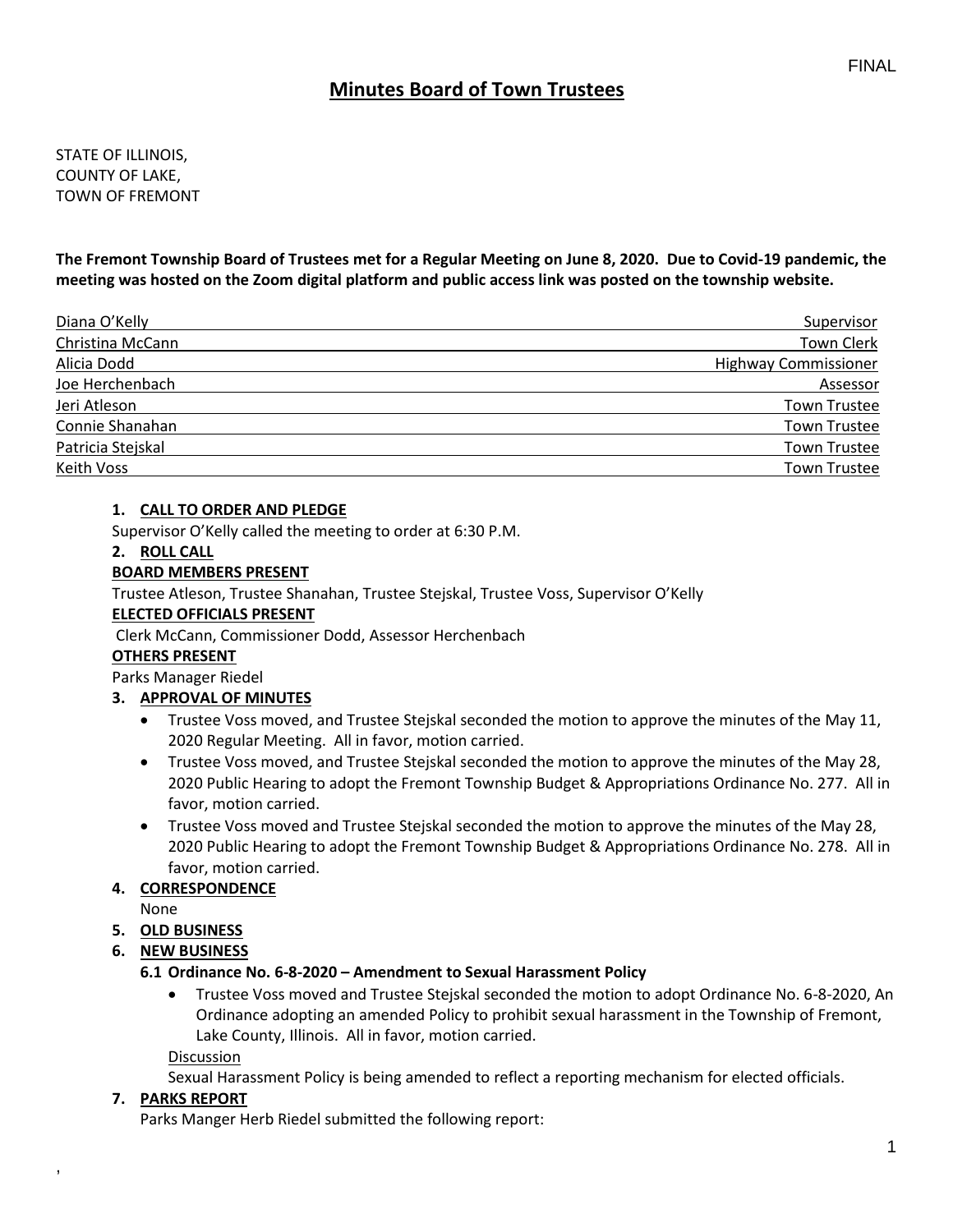- Worked with Toirma to make sure that the Township would be in compliance with Phase 3 of Restore Illinois.
- Toirma has been very clear that if the Township did not follow the Phase 3 guidelines that our insurance coverage could be in jeopardy. The Township followed these guidelines by posting signs in the appropriate places. Supervisor O'Kelly worked with the Lake County sign shop to have the appropriate signs made.
- We also worked with our user groups to make sure that they understood that the Township was not going to be the enforcer of these guidelines, but in fact, the user group themselves were. Every player signed waivers, and every user group signed waivers releasing the Township of any liability.
- The restrooms are checked and cleaned and disinfected multiple times each day as needed. Currently there is very little restroom use.
- Two out of three pickle ball courts open for play. We have signs posted limiting play to 1 on 1. This has not made residents very happy. The Township office and I have received phone calls, and emails asking us why we are mandating this.
- Currently we only have the Lake County Lightning and the Mundelein Soccer using our facilities. The MBSA is hoping to start in a week or so. The Lake County Stallions are a little further out than that I believe.
- We've been doing lots of grass mowing. I have hauled over 30 cubic yards of grass clipping to our recycle site already this year. It's the most that we have ever done to this point of a season.
- Currently prepping Ivanhoe Field for use
- Health Department is expected to test water at Behm on Thursday of this week.
- Worked with the Hwy Dept. and Weidner septic to have the Highway Dept. septic tank pumped.
- Parks and Hwy Dept are getting ready to send some items to auction. Riedel inquired if the Board had any objection to auctioning the basketball goal.

# **8. CERT REPORT**

No report

### **9. COMMUNITY GARDEN REPORT**

Garden Manager Alicia Dodd reported the following:

- Garden is 85% planted
- Did extensive bed prep to prepare for intense rainfalls
- Had numerous volunteers assisting with garden duties
- Shared many native plants with a very grateful community
- Part-time employee Char, who has been helping me for four years, has been a wonderful help this spring and will be taking the lead on the Tuesday morning harvests.

### **10. ELECTED OFFICIALS' REPORT**

### **Assessor**

Assessor Joe Herchenbach reported the following:

- Two staff computers hit with ransomware. IT tech has wiped clean and installed new software.
- Deputy Assessor getting a new computer with Zoom capabilities
- Very busy in the office due to senior tax freeze appointments
- On track to publish new blue cards by end of June

### **Clerk**

Clerk McCann Reported the Following:

FOIA's

,

- SWPPP (Senior Public Works Engineer) requested copy of our 2020 NDPES Annual Report
- Private firm requesting contracts, invoices, maintenance fees for office copy machines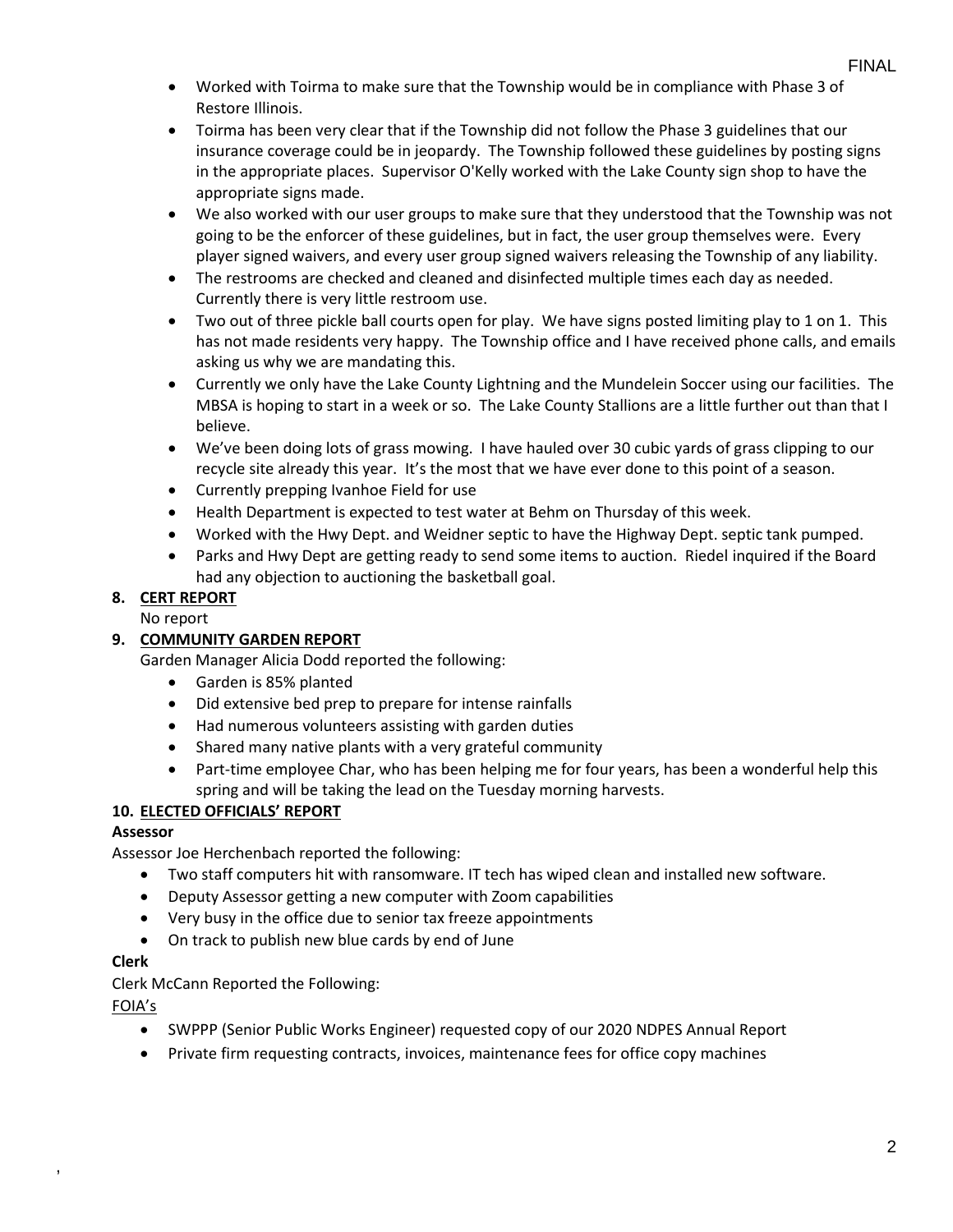## Annual Town Meeting

Governor Pritzker signed HB 2096 outlining regulations for holding township Annual Town Meetings which include two options:

Option 1 - ATM can be held during the existing disaster proclamation on the 3<sup>rd</sup> Tuesday of July (July 21) providing:

- o Board votes at Special Meeting to determine date of ATM
- o Written approval is received from local health department
- o Notice must be given 15 days prior to ATM and must be published in local newspaper (3-day lead time/18 days)
- o Social distancing and other IDPH requirements must be followed

Option 2 - If following the revised statutory requirements:

 $\circ$  Required to hold ATM on 3<sup>rd</sup> Tuesday following the expiration of the disaster proclamation issued by the governor (DATE UNKNOWN).

### **Discussion**

Board consensus is to hold off and wait to reschedule ATM.

### Computer/Network Issues

- Desktop pc hacked and held for ransom. All files were backed up and no data has been lost
- Working to determine source of threat  $-3$  infected pc's being wiped website being monitored and scanned daily for intrusions – LAN should be analyzed for threats

### **Highway Commissioner**

Highway Commissioner Alicia Dodd reported the following:

- Communicating with CDM Smith and Campanella about making repairs to road and right of way after JAWA project
- Topographic study of Erhard Rd., culvert confirmed our position that the culvert is within 1" of level. Have not received response from resident.
- Worked on ditches where we are seeing washouts with heavy rains
- Exploratory dig and fill of sink hole on W. Hafer Rd.
- Chipping events in Countryside, West Shoreland, WSP, Oak Terrace, and Sylvan Lake
- Received various stormwater concerns and complaints

### **Supervisor**

Supervisor O'Kelly reported the following:

• Annual Financial Audit has begun. This year accounting firm will perform the audit remotely

### **Trustees**

• Trustee Stejskal reported the summer school lunch program has been expanded to four locations in order to meet the growing food needs of local families during the pandemic.

### **11. GA/EA/FOOD PANTRY REPORT**

Supervisor O'Kelly noted food pantry use in April was up 400%, but in May it dropped back down to 51 users The following statistics were reported for May 2020:

- No EA or GA Clients
- 51 food pantry clients
- 3 Liheap applications processed
- 2 Benefit Access applications processed
- 1 RTA Pass application processed
- 16 Diaper bank distributions

### **12. PUBLIC COMMENTS**

None

,